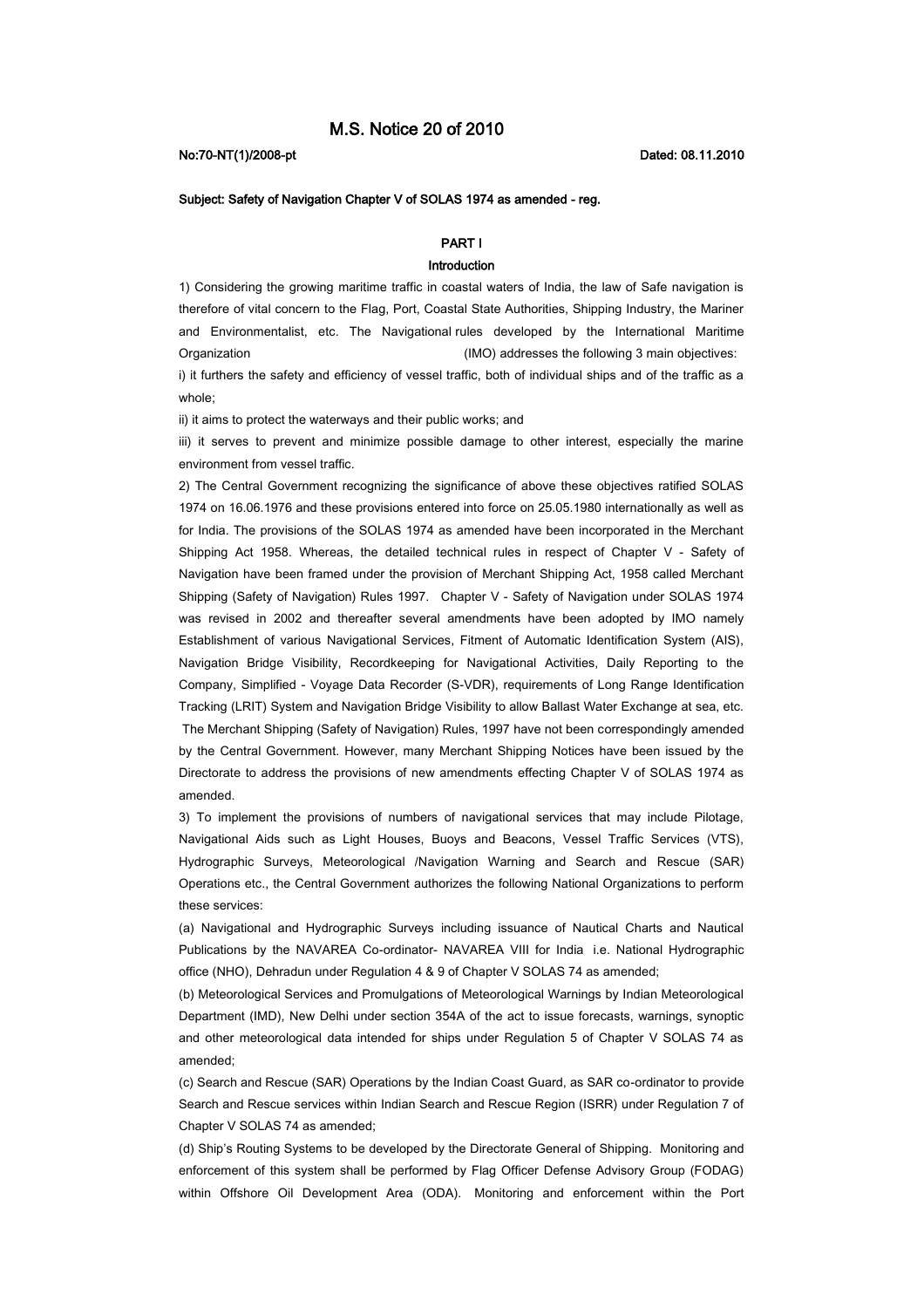Jurisdiction by the concerned Port Authorities whereas in other areas by the Indian Coast Guard. This system would be developed under Regulation 10 of Chapter V SOLAS 74 as amended;

(e) Ship Reporting Systems to be developed by the Directorate General of Shipping. Monitoring and enforcement of this system shall be performed by Flag Officer Defense Advisory Group (FODAG) within Offshore Oil Development Area (ODA). Monitoring and enforcement within the Port Jurisdiction by the concerned Port Authorities whereas in other areas by the Indian Coast Guard. This system would be developed under Regulation 11 of Chapter V SOLAS 74 as amended;

(f) Vessel Traffic Services (VTS) to be developed by the Ministry of Shipping in consultation with Directorate General of Shipping, Directorate General of Light House and Light Ships (DGLL), concerned Port and Coastal State Authorities. The monitoring and enforcement shall be by Port Authority within Port limits and other waters as per the notification of the Ministry of Shipping. The VTS shall conform to the provisions of Regulation 12 of Chapter V SOLAS 1974 as amended;

(g) Establishment and operations of Aids to Navigation by the Directorate General of Lighthouses and Lightships (DGLL) under the provision of the Light House Act, 1927 as amended by Light House (amendment) Act, 1985 in places on the Coast of India and waters up to Exclusive Economic Zone (EEZ). The Ports or Places in Indian waters shall establish and maintain such aidsto navigation within their jurisdiction under the direction of DGLL as per the requirement of Regulation 13 of Chapter V SOLAS 1974 as amended;

(h) Maritime Assistance service (MAS) by the Directorate General of shipping to perform the functions of MAS in accordance with IMO Resolution A.950 (23).

(i) Places of refuge services by all Indian major or non-major ports to the extent possible to ships in need of assistance as per the guidelines prescribed in IMO Resolution A. 949(23).

#### PART II

## Compliance with SOLAS 1974 Chapter V as amended

## Existing National Rules:

4) The Central Government has the following provisions in its National Legislation in order to give effect to the adopted relevant IMO amendments:-

(i) Part XI Navigation; Section 353-356 of Merchant Shipping Act, 1958;

(ii) Merchant Shipping (Safety of Navigation ) Rules, 1997;

(iii) Merchant Shipping notice 9 of 2002 - Immediate compliance with INSPIRES (Indian Ship Position and Information Reporting System);

(iv) Merchant Shipping notice 11 of 2002 - Compliance with INSPIRES (Indian Ship position and information reporting system);

(v) Merchant Shipping notice 23 of 2002 - Navigational Safety of New Ports, developed by any agency;

(vi) Merchant Shipping notice 1 of 2004 - Plotting of ship positions, using Global Positioning System in Indian Navigation Chart on Everest datum;

(vii) Merchant Shipping notice 11 of 2006 - Reporting defective navigational aids or relating navigational developments in or around Indian ports or coast of India;

(viii) Merchant Shipping notice 14 of 2006 - Enhancement of Safety of Navigation through proper usage of Navigational charts published by Indian National Hydrographic Office (NHO), Dehradun;

(ix) NT Circular No. 1 of 2006 - Installation of Voyage data recorder on Indian ships;

(x) NT Circular No. 2 of 2006 - List of Navigational Equipment issued with Letter of Authority (LOA); (xi) NT Circular No. 3 of 2006 - Proper use of VHF Channels at sea;

(xii) NT Circular No. 4/2008 - National LRIT requirements as per SOLAS Chapter V -Regulation 19- 1;

(xiii) Merchant Shipping notice 15 of 2008- Establishment of Safety Fairway in Offshore Oil Development Area (ODA) etc.;

(xiv) Nautical Wing Circular No. NT/NAV/01/2009 - Installation of Voyage data recorder on Indian ships;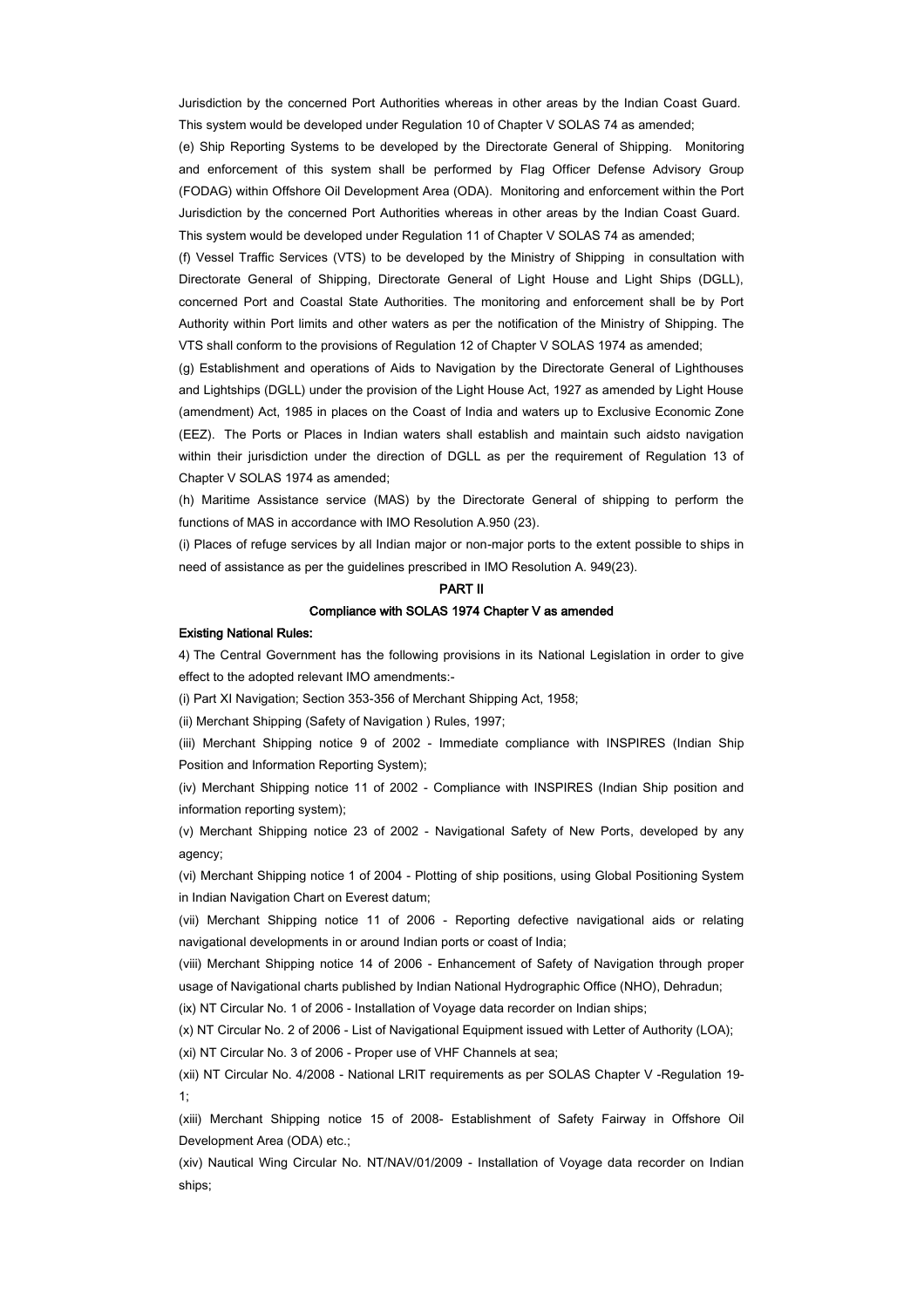(xv) NT Wing Circular No. 1 of 2009 - National LRIT requirements as per SOLAS Chapter V - Regulation 19-1;

(xvi) NT Circular No. 2/2009 - National LRIT requirements as per SOLAS Chapter V -Regulation 19- 1 regarding extension of time limits for compliance of LRIT requirements on ship borne equipments;

(xvii) NT Circular No. 1 of 2010 - Vessel exempted from Long Range Identification Tracking (LRIT) when plying within the port limits and River Sea vessels of 300-1600 GT;

(xviii) Merchant Shipping Notice 7 of 2010 - Ship Reporting System in Indian Waters INDSAR/INSPIRES; and

(xix) Merchant Shipping notice 8 of 2010 - Promulgation of Navigational Warnings for Specialized Operations in NAVAREA - VIII under World wide Navigational Warning System (WWNWS).

5) The existing M.S (Safety of Navigation) Rules 1997 are under revision to cover the gaps under the chapter V of SOLAS 1974 as amended. Under these circumstances, the mariners including ship owners and others concerned shall continue to comply with the relevant provisions of the Merchant Shipping Act , 1958 and the existing Rules, the Merchant Shipping notices and Nautical Technical (NT) Circulars stated above and new regulations adopted by IMO are enumerated below:-

## New Provisions of Chapter V of SOLAS 1974 as amended:

In order to give effect to the new provisions adopted by IMO, all concerned are directed to comply with the following new regulations of SOLAS 1974 Chapter V - Safety of Navigation:

### Regulation 6

(a) Ice Patrol Service -All Indian ships transiting the region of icebergs guarded by the Ice Patrol during the ice season shall make use of the services provided by the Ice Patrol.

#### Regulation 8 and Regulation 21

(b) Life -Saving Signal-The surface and air crafts and other search and rescue facilities engaged in search and rescue operations shall use the life saving signals prescribed in the International Code of Signals and IAMSAR Manual during their communication with ships or persons in distress. (Regulation 6 Chapter V SOLAS 74 as amended). All Indian ships shall carry an up to date copy of Volume III of International Aeronautical and Maritime Search and Rescue(IAMSAR) manual( Regulation 21 Chapter V SOLAS 74 as amended);

### Regulation 15

(c) Principles relating to bridge design arrangement of navigational systems, equipment and bridge procedures conforming to the guidelines on ergonomic criteria for bridge equipment and layout(MSC/Cir.982) and the performance standards for IBS(resolution MSC 64(67), annex1) and for INS(resolution MSC.86(70), annex 3), as amended by resolution MSC.252(83).

#### Regulation 17

(d) Electromagnetic Compatibility

## Regulation 19 and 19-1

(e) Carriage Requirements for ship borne navigational systems and equipment:

All Concerned shall comply with existing National Rules and the notices /Circulars specified above and the new regulations in respect of Carriage of Navigational System and Equipment under these regulations;

## Regulation 22

(g)Navigation bridge visibility including requirements during the ballast water exchange arrangements

## Regulation 24

(h) Use of heading and/or track control systems.

#### Regulation 28

(i) Records of Navigational Activities and daily reporting

# Regulation 30

(j) Operational limitations applicable to all passenger ships: